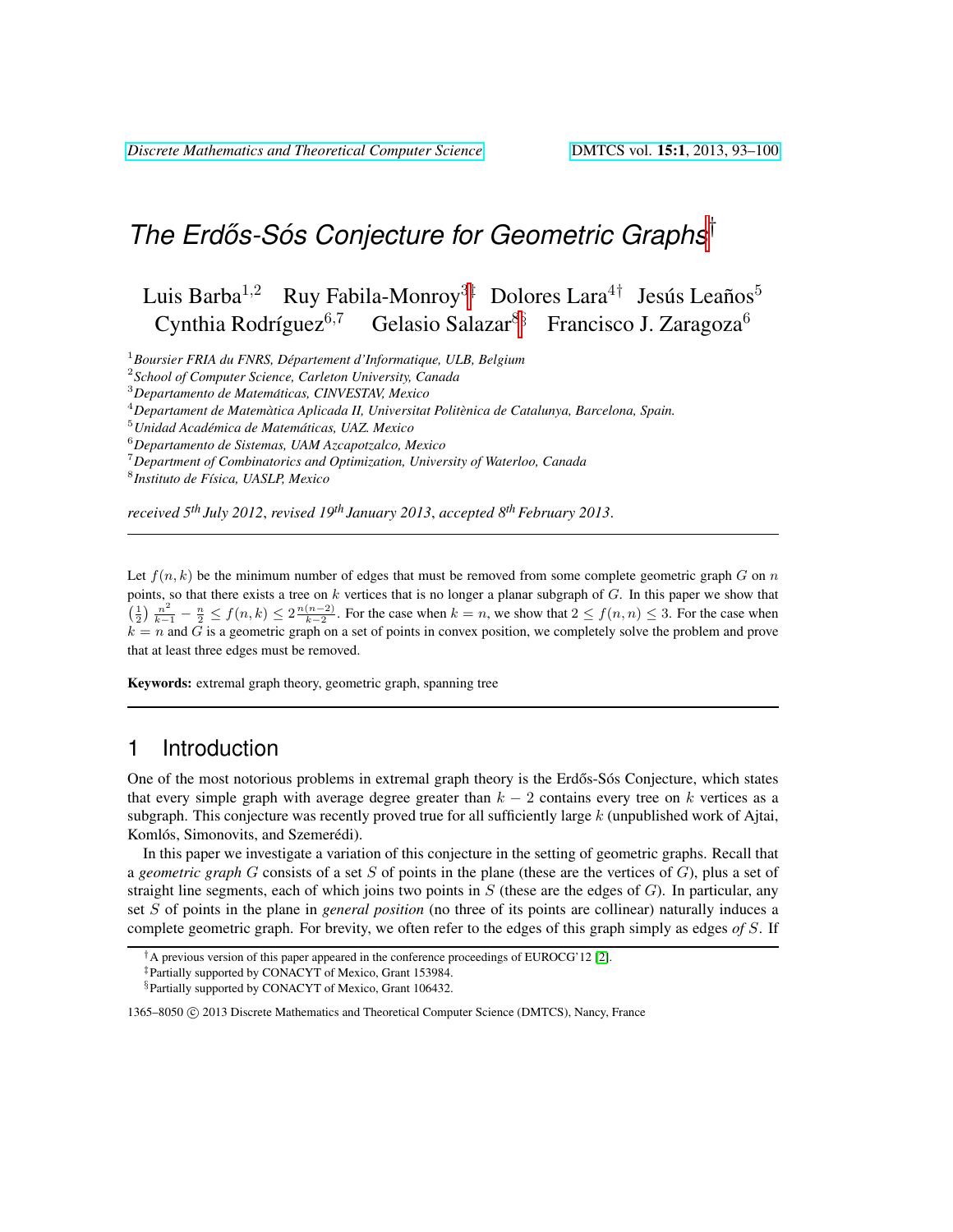S is in convex position then G is a *convex geometric graph*. A geometric graph is *planar* if no two of its edges cross each other. An *embedding* of an abstract graph H into a geometric graph G is an isomorphism from H to a planar geometric subgraph of G. For  $r \ge 0$ , an r-edge is an edge of G such that in one of the two open semi-planes defined by the line containing it, there are exactly  $r$  points of  $G$ . The convex hull of  $S$  is the intersection of all convex sets containing  $S$ . We will frequently need to refer to the vertices and edges at the boundary of the convex hull of S, which for brevity we will denote simply as *convex hull vertices* and *convex hull edges* of S.

In this paper all point sets are in general position and  $G$  is a complete geometric graph on  $n$  points. It is well known that for every integer  $1 \leq k \leq n$ , G contains every tree on k vertices as a planar subgraph [\[3\]](#page-7-1). Even more, it is possible to embed any such tree into  $G$ , when the image of a given vertex is prespecified [\[5\]](#page-7-2).

Let F be a subset of edges of G, which we call *forbidden edges*. If T is a tree for which every embedding into  $G$  uses an edge of  $F$ , then we say that  $F$  *forbids*  $T$ . In this paper we study the question of what is the minimum size of F so that there is a tree on k vertices that is forbidden by F. Let  $f(n, k)$ be the minimum of this number taken over all complete geometric graphs on n points. As  $f(2, 2) = 1$ ,  $f(3,3) = 2, f(4,3) = 3, f(4,4) = 2$  and  $f(n, 2) = {n \choose 2}$ , we assume through out the paper that  $n \ge 5$ and  $k \geq 3$ .

We show the following bounds on  $f(n, k)$ .

<span id="page-1-2"></span>**Theorem 1.1** 
$$
\left(\frac{1}{2}\right) \frac{n^2}{k-1} - \frac{n}{2} \le f(n,k) \le 2 \frac{n(n-2)}{k-2}
$$

<span id="page-1-1"></span>**Theorem 1.2** 2  $\leq f(n,n) \leq 3$ 

In the case when  $G$  is a convex complete geometric graph, we show that the minimum number of edges needed to forbid a tree on  $n$  vertices is three.

An equivalent formulation of the problem studied in this paper is to ask how many edges must be removed from G so that it no longer contains *every* planar subtree on k vertices. A related problem is to ask how many edges must be removed from G so that it no longer contains *any* planar subtree on k vertices. For the case of  $k = n$ , in [\[6\]](#page-7-3), it is proved that if any  $n - 2$  edges are removed from G, it still contains a planar spanning subtree. Note that if the  $n - 1$  edges incident to any vertex of G are removed, then G no longer contains a spanning subtree. In general, for  $2 \leq k \leq n-1$ , in [\[1\]](#page-7-4), it is proved that if any set of  $\left\lceil \frac{n(n-k+1)}{2} \right\rceil$  $\left\lfloor \frac{-k+1}{2} \right\rfloor - 1$  edges are removed from G, it still contains a planar subtree on k vertices. In the same paper it is also shown that this bound is tight—a geometric graph on  $n$  vertices and a subset of  $\left\lceil \frac{n(n-k+1)}{2} \right\rceil$  $\frac{-(k+1)}{2}$  of its edges are shown, so that when these edges are removed, every planar subtree has at most  $k - 1$  vertices. In [\[4\]](#page-7-5) the authors study the seemingly unrelated (non-geometric) problem of packing two trees into planar<sup>[\(i\)](#page-1-0)</sup> (abstract) graphs. That is, given two trees on n vertices, the authors consider the question of when it is possible to find a planar graph having both of them as spanning trees and in which the trees are edge disjoint. However, although theirs is a combinatorial question rather than

<span id="page-1-0"></span><sup>(</sup>i) A *planar* (abstract) graph is an *abstract* graph that can be embedded in the plane; the embedding may not be unique.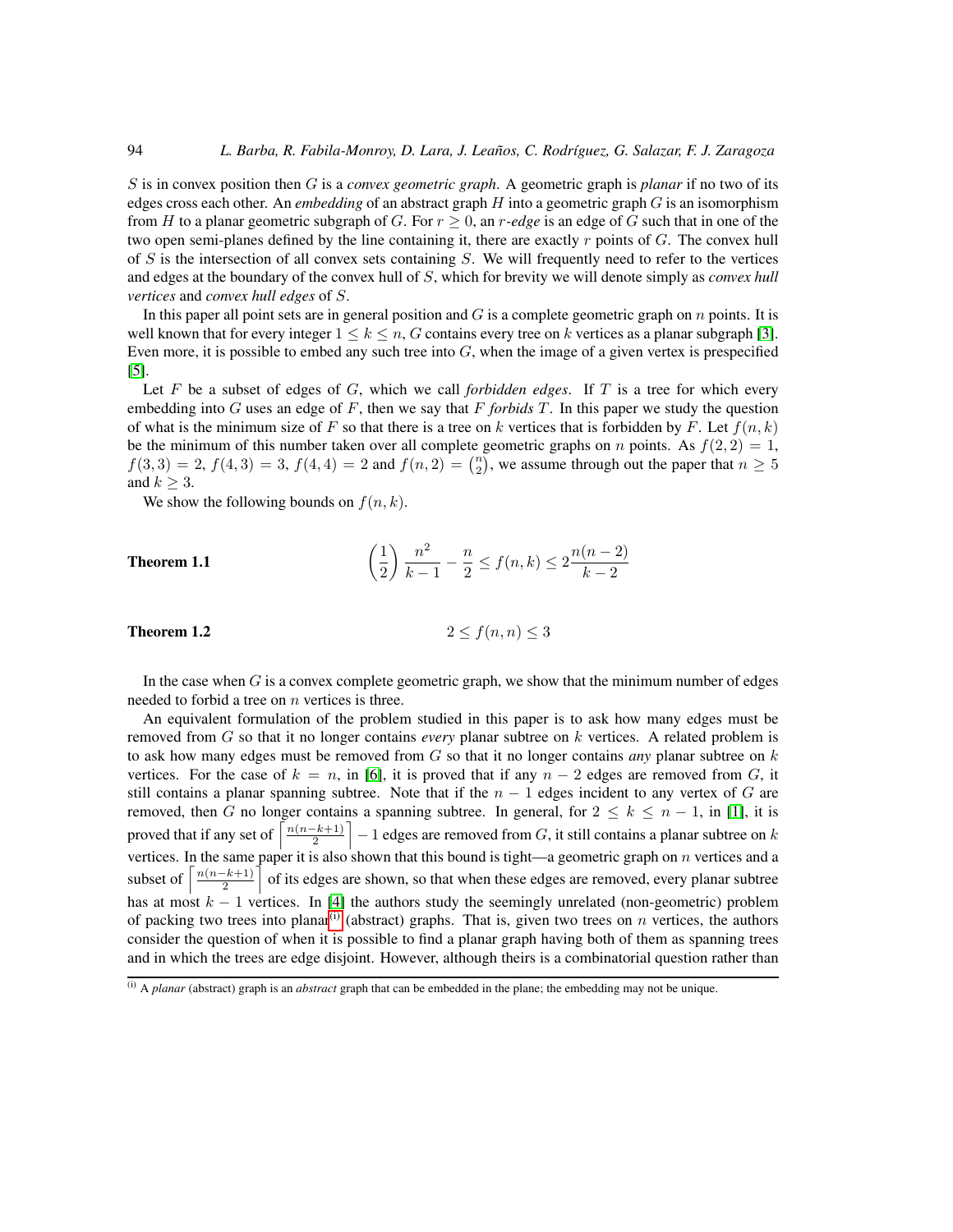

<span id="page-2-0"></span>Fig. 1: An embedding of a tree using the algorithm.

geometric, their Theorem 2.1 implies our Lemma [2.2.](#page-4-0) We provide a self contained proof of Lemma [2.2](#page-4-0) for completeness.

A previous version of this paper appeared in the conference proceedings of EUROCG'12 [\[2\]](#page-7-0).

# 2 Spanning Trees

In this section we consider the case when  $k = n$ . Let T be a tree on n vertices. Consider the following algorithm to embed T into G. Choose a vertex v of T and root T at v. For every vertex of T choose an arbitrary order of its children. Suppose that the neighbors of v are  $u_1, \ldots, u_m$ , and let  $n_1, \ldots, n_m$  be the number of nodes in their corresponding subtrees. Choose a convex hull point  $p$  of  $G$  and embed  $v$  into p. Sort the remaining points of G counter-clockwise by angle around p. A *wedge* is a region of the plane bounded by two infinite rays sharing a common apex. Choose  $m + 1$  rays centered at p so that the wedge between two consecutive rays is convex and between the *i*-th ray and the  $(i+1)$ -th ray there are exactly  $n<sub>i</sub>$ points of G. Let  $S_i$  be this set of points. A convex hull vertex q of  $S_i$  is *visible* from p if the line segment with endpoints p and q intersects the convex hull of S only at q. For each  $u_i$  choose a convex hull vertex of  $S_i$  visible from p and embed  $u_i$  into this point. Recursively embed the subtrees rooted at each  $u_i$  into  $S_i$ . Note that this algorithm provides an embedding of T into G. We will use this embedding frequently throughout the paper. See Figure [1.](#page-2-0)

For every integer  $n \geq 2$  we define a tree  $T_n$  as follows: If  $n = 2$ , then  $T_n$  consists of only one edge; if *n* is odd, then  $T_n$  is constructed by subdividing once every edge of a star on  $\frac{n+1}{2}$  vertices; if *n* is even and greater than 2, then  $T_n$  is constructed by subdividing an edge of  $T_{n-1}$ . See Figure [2.](#page-3-0)

We prove the lower bound of  $f(n, n) > 2$  of Theorem [1.2.](#page-1-1)

Theorem 2.1 *If* G *has only one forbidden edge, then any tree on* n *vertices can be embedded into* G*, without using the forbidden edge.*

**Proof:** Let  $e$  be the forbidden edge of  $G$ . Let  $T$  be a tree on  $n$  vertices. Choose a root for  $T$ . Sort the children of each node of  $T$ , by increasing size of their corresponding subtrees. Embed  $T$  into  $G$  with the embedding algorithm, choosing at all times the *rightmost* point (the first point when sorting clockwise around the root) as the root of the next subtree. Suppose that e is used in this embedding. Let  $e := pq$  so that u is embedded into p and v is embedded into q (note that u is the parent of v in T).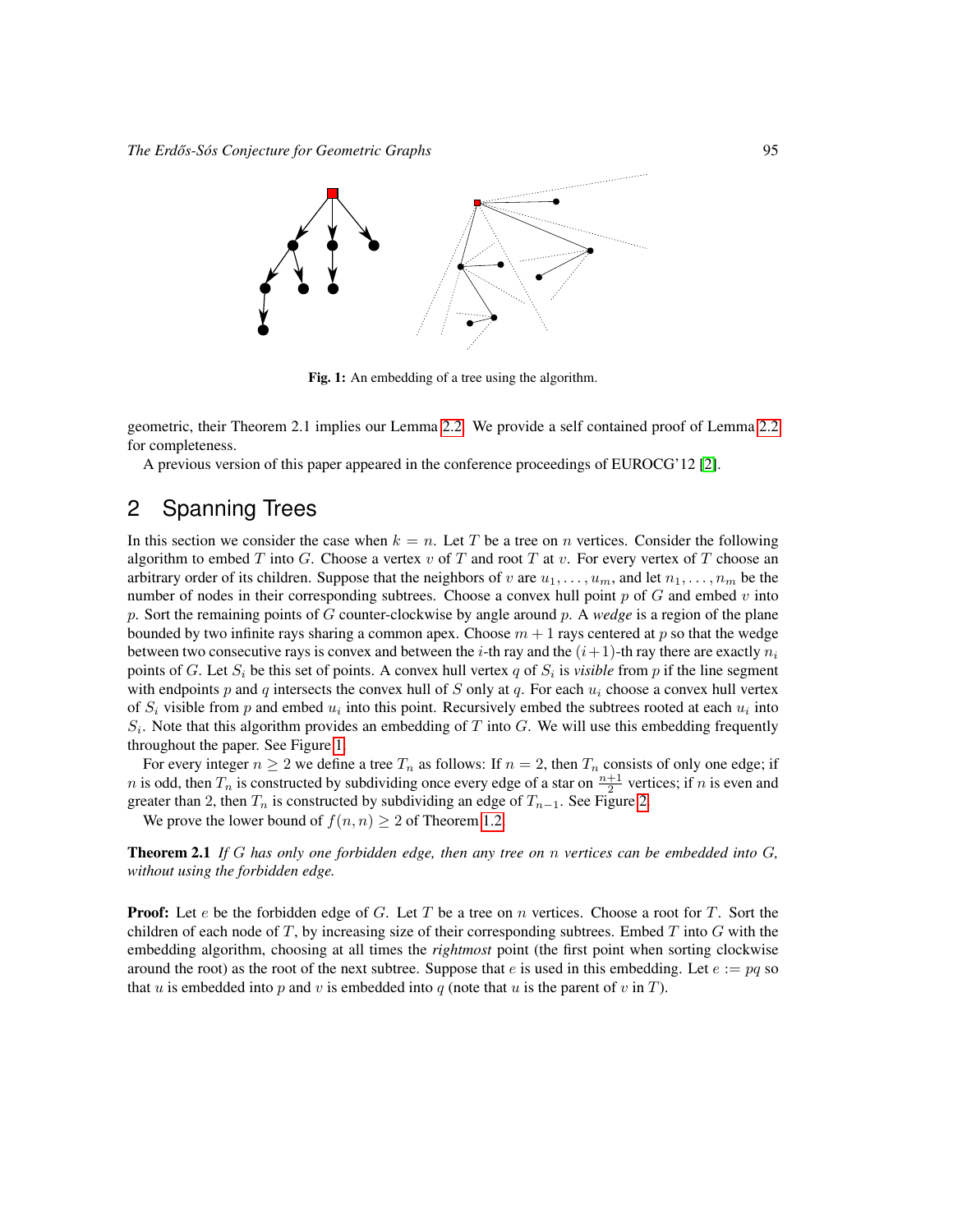

<span id="page-3-0"></span>Fig. 2:  $T_7$  and  $T_8$ .

Suppose that the subtree rooted at v has  $m \geq 2$  nodes. In the algorithm, we embedded this subtree into a set of exactly m points. We chose a convex hull point  $(q)$ , of this set visible from p to embed v. In this case we may choose another convex hull point visible from  $p$  to embed  $v$  and continue with the algorithm. Note that  $pq$  is no longer used in the final embedding.

Suppose that  $v$  is a leaf, and that  $v$  has a sibling  $v'$  whose subtree has at least two nodes. Then we may interchange v and v' in the order of the children of u, so that e is no longer used in the embedding, or if it is, then  $v'$  is embedded into  $q$ , but then we proceed as above.

Suppose that  $v$  is a leaf, has at least one sibling and all its siblings are leaves. The subtree rooted at  $u$  is a star. We choose a point distinct from  $p$  and  $q$  in the point set where this subtree is embedded, and embed  $u$  into this point. Afterward we join it to the remaining points. This produces an embedding that avoids  $e$ . Assume then, that  $v$  is a leaf and that it has no siblings. We distinguish the following cases:

- 1. u has no siblings. In this case, the subtree rooted at the parent of u is a path of length two. If u has no grandparent then  $n = 3$  and T can be trivially embedded into G without using e. Suppose u has a grandparent. In this case there are only four vertices to consider:  $v, u$ , the parent of u and the grandparent of  $u$ . We keep the current location of the grandparent of  $u$ , and change the points into which the remaining vertices are embedded. This can always be done so that  $e$  is not used in the embedding. All possible cases are shown in Figure [3.](#page-4-1)
- 2. u has a sibling  $u'$  whose subtree is not an edge. We may change the order of the siblings of  $u$ , with respect to their parent, so that the subtree rooted at  $u'$  will be embedded into the point set containing p and q. In the initial order—increasing by size of their corresponding subtrees— $u'$  is after u. We may assume that in the new ordering, the order of the siblings of u before it, stays the same. Therefore  $p$  is the rightmost point of the set into which the subtree rooted at  $u'$  will be embedded. Embed  $u'$  into  $p$ . Either we find an embedding not using  $e$ , or this embedding falls into one of the cases considered before.

#### 3.  $u$  has at least one sibling, and the subtree at every sibling of  $u$  is an edge.

Suppose that u has no grandparent; then T is equal to  $T_n$  and n is odd. Let w be the parent of u. Embed w into p. Let  $p_1, \ldots, p_{n-1}$  be the points of G different from p sorted counter-clockwise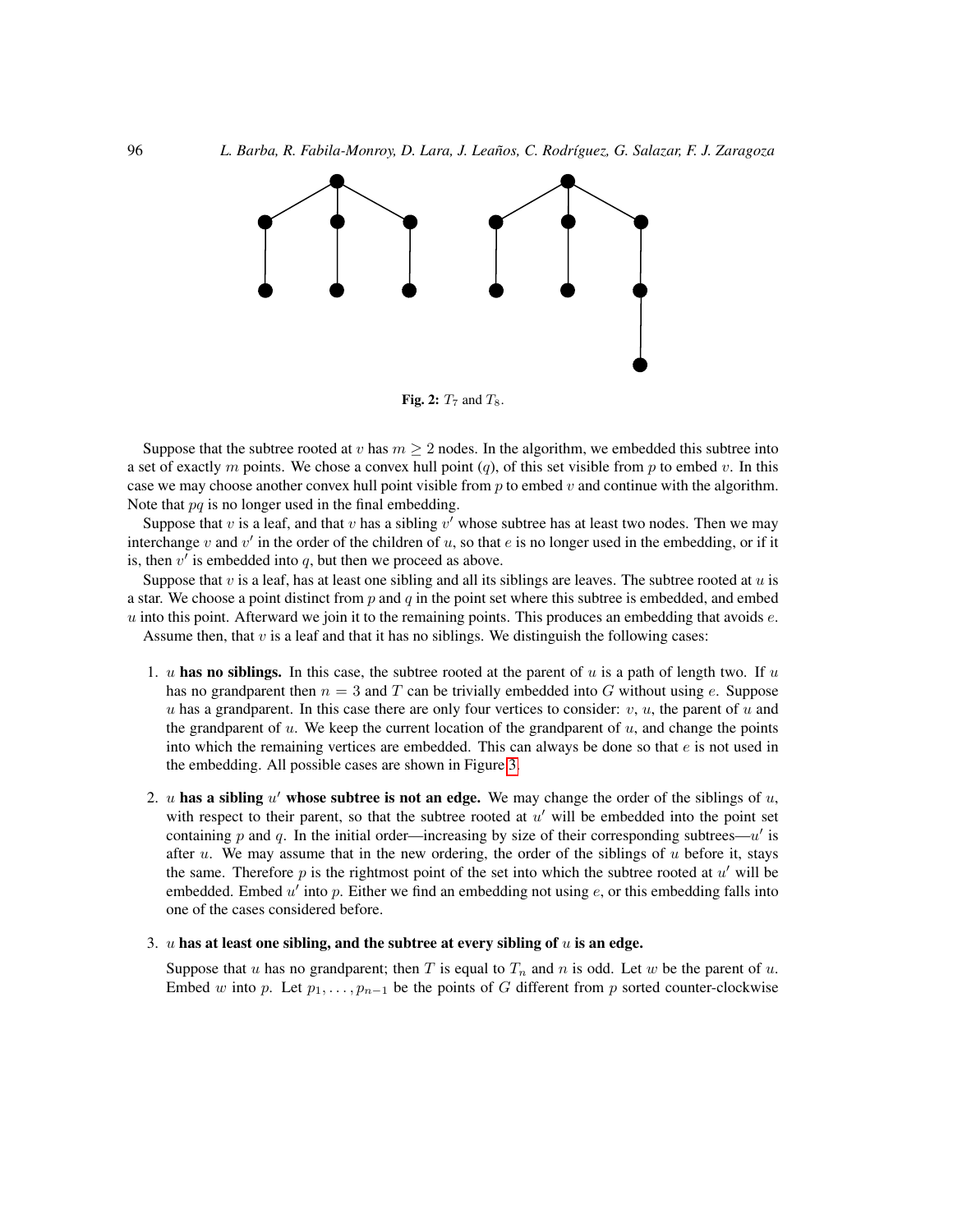

<span id="page-4-1"></span>Fig. 3: The embedding of a path of length three. The grandparent of  $u$  is highlighted and the forbidden edge is dashed.

by angle around p; choose  $p_1$  so that the angle between two consecutive points is less than  $\pi$ . Let  $u_1, \ldots, u_{(n-1)/2}$  be the neighbors of w. Embed each  $u_i$  into  $p_{2i-1}$  and its child into  $p_{2i}$ . If q equals  $p_{2j-1}$  for some j then embed  $u_j$  into  $p_{2j}$  and its child into  $p_{2j-1}$ . This embedding avoids e.

Suppose that w is the grandparent of u and let  $p'$  be the point into which w is embedded. Let S be the point set into which the subtree rooted at the parent of  $u$  is embedded. Note that  $S$  has an odd number of points. We replace the embedding as follows. Sort S counter-clockwise by angle around p 0 . Call a point *even* if it has an even number of points before it in this ordering. Call a point *odd* if it has an odd number of points before it in this ordering. If  $e$  is incident to an odd point, then we embed the parent of  $u$  into this point. The remaining subtree rooted at  $u$  can be embedded without using  $e$ . If the endpoints of  $e$  are both even, between them there is an odd point. We embed the parent of u into this point. The remaining vertices can be embedded without using  $e$  (see Figure [4\)](#page-5-0).

 $\Box$ 

The upper bound of  $f(n, n) \leq 3$  of Theorem [1.2](#page-1-1) follows directly from Lemma [3.2.](#page-6-0) Now we prove in Lemma [2.2](#page-4-0) and Theorem [2.3,](#page-5-1) that if  $G$  is a convex geometric graph, at least three edges are needed to forbid some tree on  $n$  vertices.

<span id="page-4-0"></span>Lemma 2.2 *Let* T *be a tree on* n *vertices. If* G *is a convex geometric graph, then* T *can be embedded* into G using less than  $\frac{n}{2}$  convex hull edges of G.

**Proof:** If T is a star, then any embedding of T into G uses only two convex hull edges. If T is a path then it can be embedded into  $G$  using at most two convex hull edges. Therefore, we may assume that  $T$  is neither a star nor a path.

Since  $T$  is not a path, it has a vertex of degree at least three. Choose this vertex as the root. Since  $T$  is not a star, the root has a child whose subtree has at least two nodes. Order the children of T so that this node is first. Embed  $T$  into  $G$  with the embedding algorithm.

Let u and v be vertices of T, so that u is the parent of v. Suppose that the subtree rooted at v has at least two nodes. Then in the embedding algorithm we have at least two choices to embed  $v$  once the ordering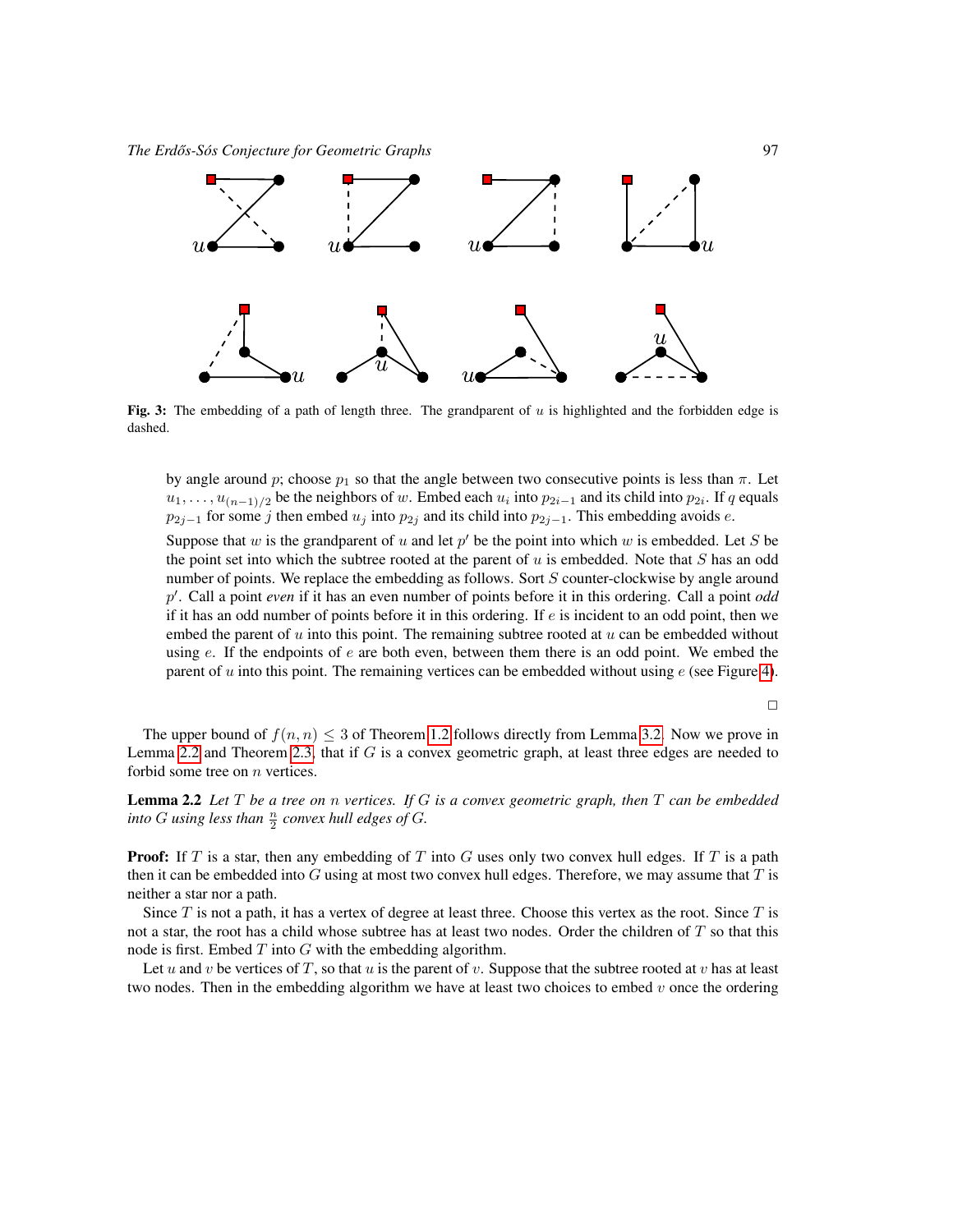

<span id="page-5-0"></span>Fig. 4: The two sub-cases, when u has a grandparent w, and all the subtrees of its children are edges. Odd points are painted in black and even points in white. The forbidden edges are dashed.

of the children of  $u$  has been chosen. At least one of the choices is such that  $uv$  is not embedded into a convex hull edge. Therefore, we may assume that the embedding is such that each convex hull edge used, is incident to a leaf.

Note that every vertex of  $T$ , distinct from the root, is incident to at most one convex hull edge in the embedding. Since the first child of the root is not a leaf, no convex hull edge is used to embed this child. Only in the embedding of the last child of the root a convex hull may have been used. Therefore every vertex of  $T$  is incident to at most one convex hull edge. Thus the set of convex hull edges used in the embedding is a matching. Therefore at most  $n/2$  convex hull edges are used in the embedding.

Suppose that exactly  $n/2$  convex hull edges are used. One of these edges must be incident to the root. Since the root was chosen of degree at least three it has a child which is not a leaf nor the first child; we place this vertex last in the ordering of the children of the root. The leaf adjacent to the root can no longer be a convex hull edge and the embedding uses less than  $n/2$  convex hull edges.

<span id="page-5-1"></span>Theorem 2.3 *If* G *is a convex geometric graph and has at most two forbidden edges, then any tree on* n *vertices can be embedded into* G*, without using a forbidden edge.*

**Proof:** Let  $f_0$  be an embedding given by Lemma [2.2,](#page-4-0) of T into G. For  $0 \le i \le n$ , let  $f_i$  be the embedding produced by rotating  $f_0$ , i places to the right. Assume that in each of these rotations at least one forbidden edge is used, as otherwise we are done. Let  $e_1, \ldots, e_m$  be the edges of T that are mapped to a forbidden edge in some rotation. Assume that the two forbidden edges are an  $l$ -edge and an  $r$ -edge respectively.

Suppose that  $l \neq r$ . Then, each edge of T can be embedded into a forbidden edge at most once in all of the *n* rotations. Thus  $m \ge n$ . This is a contradiction, since T has  $n - 1$  edges.

Suppose that  $l = r$ . Then, each of the  $e_i$  is mapped twice to a forbidden edge. Thus  $m \geq n/2$ . By Lemma [2.2,](#page-4-0)  $f_0$  uses less than  $n/2$  convex hull edges. Therefore,  $l = r > 0$ . But a set of  $n/2$  or more r-edges, with  $r > 0$ , must contain a pair of edges that cross. And we are done, since  $f_0$  is an embedding.  $\Box$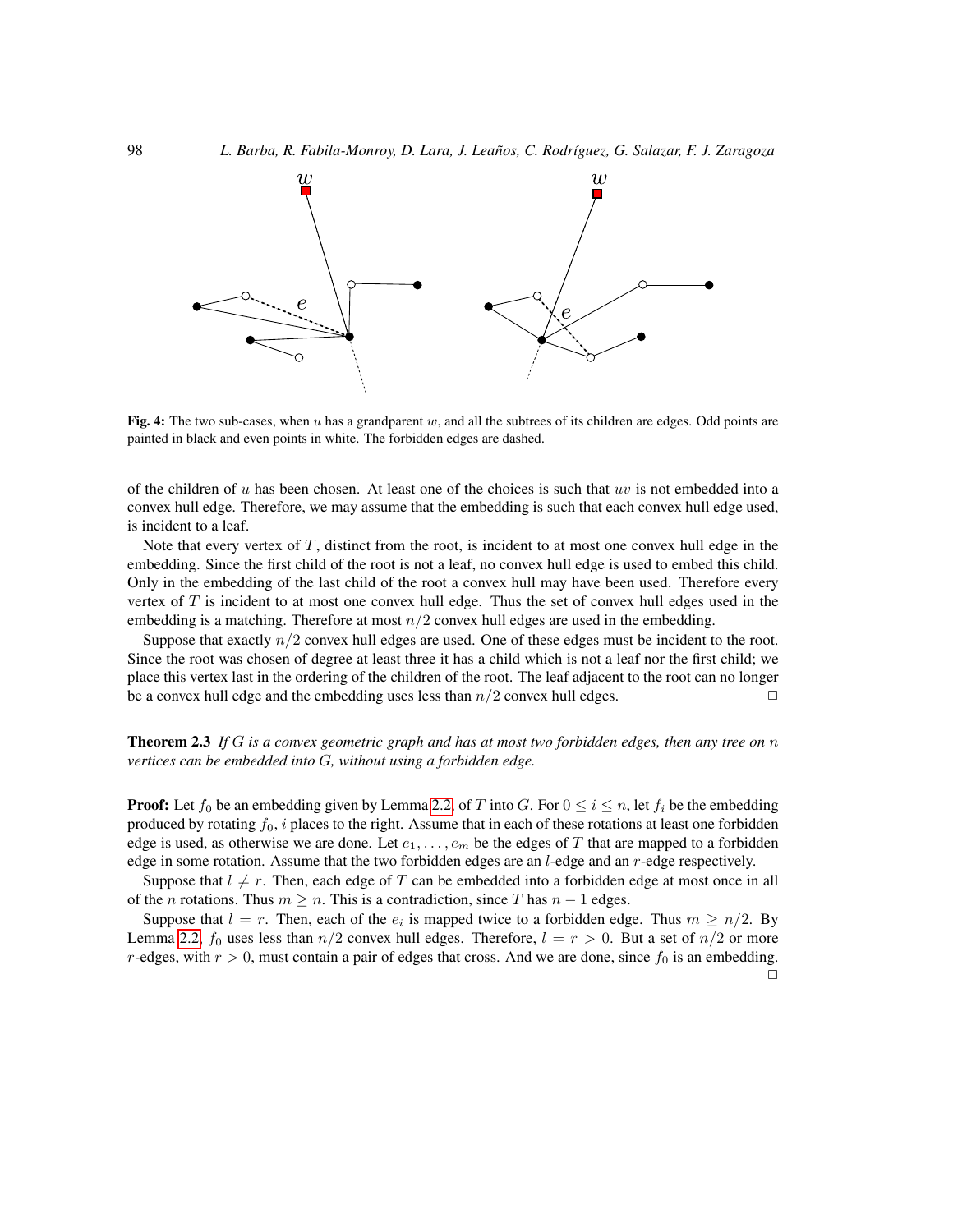*The Erdos-S ˝ os Conjecture for Geometric Graphs ´* 99

## 3 Bounds on  $f(n, k)$

In this section we prove Theorem 1.1. First we show the upper bound.

<span id="page-6-1"></span>**Lemma 3.1** *If*  $T_n$  *is embedded into*  $G_n$  *then every edge incident to a leaf of*  $T_n$  *must be embedded into a convex hull edge.*

**Proof:** Let  $e := uv$  be an edge of  $T_n$  incident to leaf. Suppose that u is the leaf vertex. Then v is of degree two. Suppose that e is not embedded into a convex hull edge of G. Then e divides  $S \setminus \{u, v\}$  into two non-empty subsets  $S_1$  and  $S_2$ , so that  $S_1$  lies on the opposite side of  $S_2$  with respect to e. Assume that the parent of v is embedded into  $S_1$ . Then no vertex of  $T_n$  can be embedded into  $S_2$  without crossing e. Therefore e must be a convex hull edge of G.  $\Box$ 

<span id="page-6-0"></span>Lemma 3.2 *If* G *is a convex geometric graph, then forbidding three consecutive convex hull edges of* G *forbids the embedding of*  $T_n$ *.* 

**Proof:** Recall that  $T_n$  comes from subdividing a star, let v be the non leaf vertex of this star. Let  $p_1p_2, p_2p_3, p_3p_4$  be the forbidden edges, in clockwise order around the convex hull of G. Note that by Lemma [3.1,](#page-6-1) in any embedding of  $T_n$  into G, an edge incident to a leaf of  $T_n$ , must be embedded into a convex hull edge. Neither the leaves of  $T_n$  nor its neighbors can be embedded into  $p_2$  or  $p_3$ , without using a forbidden edge. Thus, v must be embedded into  $p_2$  or  $p_3$ . Without loss of generality assume that v is embedded into  $p_2$ . But then, the embedding must use  $p_2p_3$  or  $p_3p_4$ 

<span id="page-6-2"></span>Lemma 3.3 *If* G *is a convex geometric graph, then forbidding the convex hull edges incident to any three vertices*  $p_1, p_2$  *and*  $p_3$  *of*  $G$ *, forbids the embedding of*  $T_n$ *.* 

**Proof:** Note that by Lemma [3.1,](#page-6-1) neither a leaf of  $T_n$ , nor its neighbor can be embedded into  $p_1$ ,  $p_2$  or  $p_3$ , without using a forbidden edge. But at most two points do not fall into this category.

**Lemma 3.4** 
$$
f(n,k) \le 2 \frac{n(n-2)}{k-2}
$$

**Proof:** Let G be a complete convex geometric graph. We forbid every r-edge of G for  $r = 0, \ldots,$  $\left[2\frac{n-2}{k-2}-2\right]$ . Note that, in total we are forbidding at most  $n\left(\left[2\frac{n-2}{k-2}-2\right]+1\right) \leq 2\frac{n(n-2)}{k-2}$  $\frac{(n-2)}{k-2}$  edges. As every subset of points of G is in convex position, it suffices to show that every induced subgraph  $H$  of  $G$ on k vertices is in one of the two configurations of Lemmas [3.2](#page-6-0) and [3.3.](#page-6-2)

Assume then, that  $H$  does not contain three consecutive forbidden edges in its convex hull nor three vertices, each with its two convex hull edges forbidden. H has at most two (non-adjacent) pairs of consecutive forbidden edges in its convex hull. Therefore every forbidden edge of  $H$  in its convex hull—with the exception of at most two—must be preceded by an  $\ell$ -edge (of G), with  $\ell > \left\lceil 2\frac{n-2}{k-2} - 2 \right\rceil$ . The number of these  $\ell$ -edges contained in H is at least  $\frac{k-2}{2}$ . The points separated by these edges amount to more than  $\frac{k-2}{2} \left[2\frac{n-2}{k-2}-2\right] \geq n-k$  points of G. This is a contradiction, since together with the k points of H this is strictly more than n.